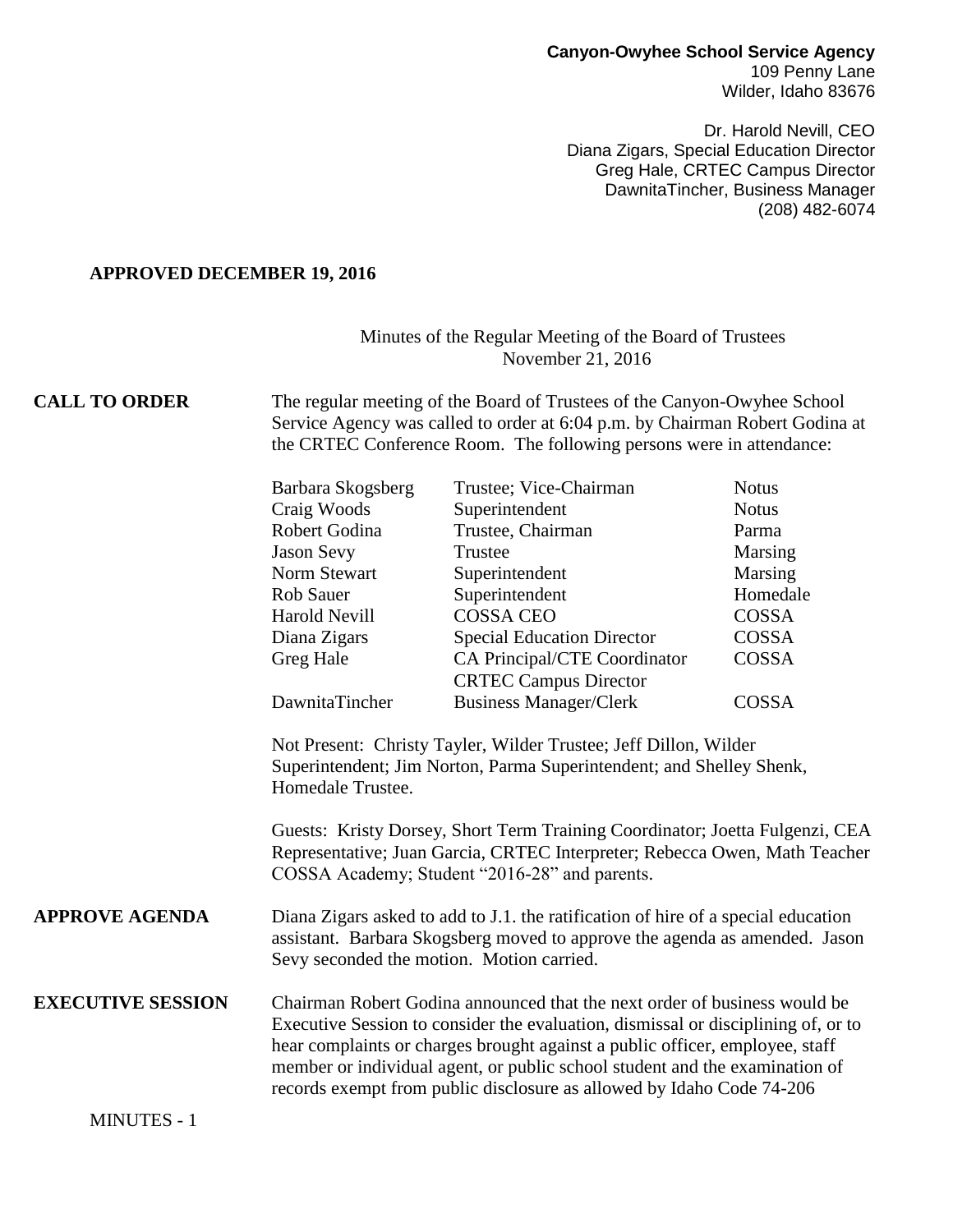$(1)(b)$ &(d). After a full and complete discussion the following resolution was presented:

|                                                  | Be it resolved that the Board of Trustees of the Canyon-Owyhee School Service<br>Agency will recess from a public meeting into executive session pursuant to<br>Section 74-206 Idaho Code, to consider the evaluation, dismissal or disciplining<br>of, or to hear complaints or charges brought against a public officer, employee,<br>staff member or individual agent, or public school student as allowed by Idaho<br>Code $74-206(1)(b)$ and the examination of records exempt from public<br>disclosure as allowed by Idaho Code $74-206$ (1)(d). Be it further resolved that<br>following executive session the board will reconvene in public session for the<br>purpose of conducting further business or for adjournment of the meeting. Roll<br>call vote being conducted on the above and foregoing resolution and the same<br>having been counted and found to be as follows: Wilder-Not Present, Notus-<br>Aye, Parma - Aye, Marsing- Aye, Homedale- Aye, Chairman Godina declared<br>said resolution adopted. |
|--------------------------------------------------|------------------------------------------------------------------------------------------------------------------------------------------------------------------------------------------------------------------------------------------------------------------------------------------------------------------------------------------------------------------------------------------------------------------------------------------------------------------------------------------------------------------------------------------------------------------------------------------------------------------------------------------------------------------------------------------------------------------------------------------------------------------------------------------------------------------------------------------------------------------------------------------------------------------------------------------------------------------------------------------------------------------------------|
|                                                  | The minutes of the Executive Session of COSSA: The Board of Trustees<br>having properly recessed from open session pursuant to Section 74-206 Idaho<br>Code, directly thereupon convened into an executive session at 6:05 p.m. on the<br>21 <sup>st</sup> day of November 2016 at the COSSA office board room, Wilder, Idaho to<br>consider personnel and student issues as authorized by Section $74-206(1)(b)$<br>&(d), Barbara Skogsberg, Craig Woods, Robert Godina, Jason Sevy, Norm<br>Stewart, Rob Sauer, Dr. Harold Nevill, Diana Zigars, Greg Hale, and Dawnita<br>Tincher, were present at the Executive Session. The Board then entered into<br>discussion of the matter for which the Executive Session was held.                                                                                                                                                                                                                                                                                               |
|                                                  | There being no further discussion concerning the subject matter of the Executive<br>Session at 6:54 p.m. Chairman Godina reconvened into open session.                                                                                                                                                                                                                                                                                                                                                                                                                                                                                                                                                                                                                                                                                                                                                                                                                                                                       |
| <b>EXECUTIVE SESSION -</b><br>$\text{ACTION}(S)$ | Barbara Skogsberg moved to expel "Student 2016-28" from COSSA Academy<br>for the remainder of the 2016-2017 school year. Said student would be able to<br>re-apply in the fall for the 2017-2018 school year and must provide a clean drug<br>test at said time. Jason Sevy seconded the motion. Motion carried.                                                                                                                                                                                                                                                                                                                                                                                                                                                                                                                                                                                                                                                                                                             |
| <b>APPROVE MINUTES</b>                           | Jason Sevy moved to approve the minutes for the Board meeting of October<br>17, 2016 as presented. Barbara Skogsberg seconded the motion. Motion<br>carried.                                                                                                                                                                                                                                                                                                                                                                                                                                                                                                                                                                                                                                                                                                                                                                                                                                                                 |
| <b>BILL SCHEDULE</b>                             | Barbara Skogsberg moved to approve the bill schedule as presented. Jason Sevy<br>seconded the motion. Motion carried.                                                                                                                                                                                                                                                                                                                                                                                                                                                                                                                                                                                                                                                                                                                                                                                                                                                                                                        |
| <b>OLD BUSINESS</b>                              |                                                                                                                                                                                                                                                                                                                                                                                                                                                                                                                                                                                                                                                                                                                                                                                                                                                                                                                                                                                                                              |
| Medicaid (238 Fund)                              | Diana Zigars Special Education Director discussed the declining funds within<br>the Medicaid (238) Fund and some of the steps that she has currently taken to<br>compensate for this lost funding source. She renegotiated the contract with the<br>behavioral intervention specialist (BI) down 30%, decreased the number of<br>Psycho-Social Rehabilitation Specialist (PSR's) by one and has no plans to                                                                                                                                                                                                                                                                                                                                                                                                                                                                                                                                                                                                                  |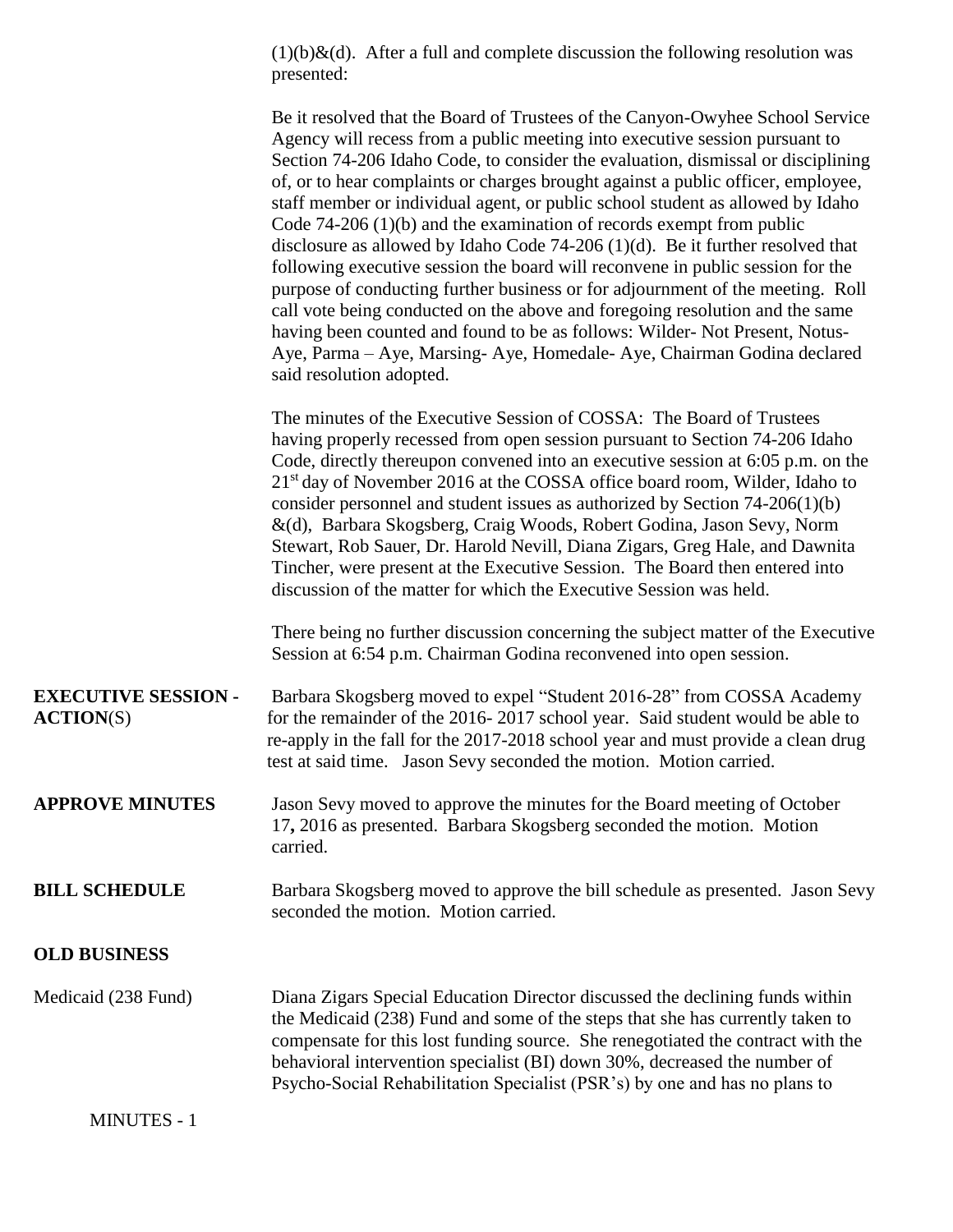|                                   | replace or increase them, and she has a Medicaid assistant who is working<br>diligently to make sure we are billing Medicaid to our full potential.                                                                                                                                                                                                                                                                                                                                                             |
|-----------------------------------|-----------------------------------------------------------------------------------------------------------------------------------------------------------------------------------------------------------------------------------------------------------------------------------------------------------------------------------------------------------------------------------------------------------------------------------------------------------------------------------------------------------------|
| <b>SDE FTE</b>                    | Dr. Harold spoke about the recent teleconference that he and Mrs. Tincher had<br>with the SDE ISEE personnel in regards to CTE classes and personnel. Districts<br>need to code CTE Course Type on classes being held at CRTEC as "off-site"<br>not "regular" and the State Department of Education will be reinserting into the<br>option sets the "COSSA CTE Code".                                                                                                                                           |
| <b>Board Meeting Briefings</b>    | Dr. Nevill has visited the Boards at Marsing, Parma, and Homedale. He is<br>scheduled to visit Wilder December 12th and Notus on December 13th.                                                                                                                                                                                                                                                                                                                                                                 |
| 15-16 Leadership Premiums         | Discussion was held regarding the funding that was sent from the districts for<br>the 15-16 Leadership Premiums/Benefits. Each district sent funding for a CTE<br>Instructor who did not qualify for funding and the Board decided that Mrs.<br>Tincher would send reimbursement back to each of the districts so that they can<br>show the carryover correctly on their reports.                                                                                                                               |
| <b>NEW BUSINESS</b>               |                                                                                                                                                                                                                                                                                                                                                                                                                                                                                                                 |
| <b>CEA</b>                        | Joetta Fulgenzi, CEA representative, stated that CEA would like to see the<br>designated staff and visitor parking area out front of the CRTEC facility expand<br>as there does not seem to currently be enough spaces designated at this time.<br>She also invited the Board members to the annual COSSA Holiday party on<br>December 14, 2016 from 4 p.m. to 6 p.m. in the COSSA Café. CEA<br>Scholarship baskets will be onsite during the Holday party and the drawing for<br>winners will take place then. |
| <b>Business Office</b>            | No additions to submitted reports.                                                                                                                                                                                                                                                                                                                                                                                                                                                                              |
| <b>Special Services Report</b>    | No additions to submitted reports.                                                                                                                                                                                                                                                                                                                                                                                                                                                                              |
| <b>Administrative Report</b>      | No additions to submitted reports.                                                                                                                                                                                                                                                                                                                                                                                                                                                                              |
| Career & Technical/COSSA          | Greg Hale passed out a report showing current COSSA Academy & CTE<br>Enrollments.                                                                                                                                                                                                                                                                                                                                                                                                                               |
| <b>Short-Term Training Report</b> | Short-Term Training Coordinator Kristy Dorsey passed out her report on past<br>and upcoming Short-Term training opportunities.                                                                                                                                                                                                                                                                                                                                                                                  |
| <b>COSSA BOARD POLICIES</b>       |                                                                                                                                                                                                                                                                                                                                                                                                                                                                                                                 |
| Policies – First Reading          | First reading was held on Policy 309 - Sick Leave Bank (Revision). Barbara<br>Skogsberg moved to bring Policy 309 – Sick Leave Bank (Revision) back for a<br>second reading. Norm Stewart seconded the motion. Motion carried.                                                                                                                                                                                                                                                                                  |
| <b>PERSONNEL</b>                  | Diana Zigars asked the Board to ratify her hire of Elizabeth Glenn, Special<br>Education Assistant. Jason Sevy moved to ratify the hire of Elizabeth Glenn as<br>presented. Rob Sauer seconded the motion. Motion carried.                                                                                                                                                                                                                                                                                      |
| <b>MINUTES - 1</b>                |                                                                                                                                                                                                                                                                                                                                                                                                                                                                                                                 |